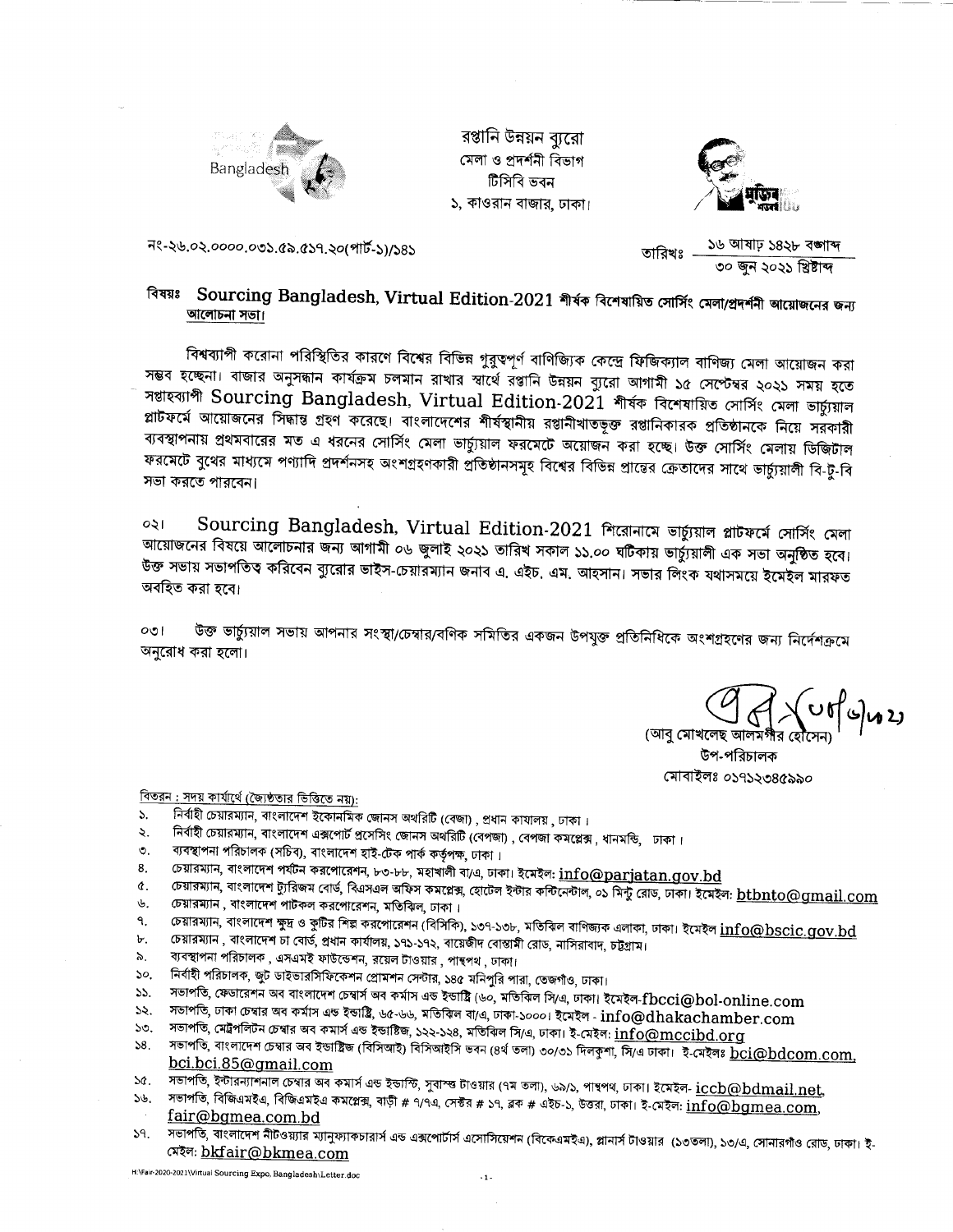- ১৮. সভাপতি, বাংলাদেশ ফিনিসড লেদার, লেদার গুডস এন্ড ফুটওয়্যার এক্সপোটার্স এসোসিয়েশন, হাউজ নং- ৩২/এ, রোড নং ২, ফ্লাট বি-২, ধানমন্ডি আ/এ, ঢাকা। ই-মেইল: bfllfea58@yahoo.com
- ১৯. সভাপতি, বাংলাদেশ জুট গুডস এক্সপোর্টার্স এসোসিয়েশন (বিজেজিইএ) , ৩/১২ কালভার্ট রোড (৫ম তলা), নয়াপল্টন, ঢাকা। ই-মেইল: bigea2016@gmail.com, bigea@citech.net,
- $\lambda$ <sup>o</sup>. President, Banglacraft, Fare Diya Complex (C, 3rd Floor), 11/8 / E, Free School Street, Panthapath, Dhaka. ই-মেইল: banglacraftbd@gmail.com
- ২১. সভাপতি, ওমেন এন্টারপ্রেনিয়ার্স এসোসিয়েশন অব বাংলাদেশ, এ্যাংকার টাওয়ার (১১ তলা) ১/১, বি সোনারগাঁও রোড, ঢাকা। E-mail: info@weab.ora
- ২২. সভাপতি, লেদার গুডস এন্ড ফুটওয়্যার ম্যানুফ্যাকচারর্স এন্ড এক্সপোর্টস এসোসিয়েশন অব বাংলাদেশ, ১৮, কামাল আর্তাতুক এভিনিউ, ইরেক্টরস হাউজ (১০ম তলা) বনানী বা/এ, ঢাকা। E-mail: blmea@banglamall.net
- ২৩. সভাপতি, চট্টগ্রাম চেম্বার অব কমার্স এন্ড ইন্ডাষ্ট্রিজ, চেম্বার হাউজ, আগ্রাবাদ বা/এ, চট্টগ্রাম। E-mail: info@ctgchamber.com
- ২৪. সভাপতি, চিটাগাং উইম্যান চেম্বার অব কমার্স এন্ড ইন্ডাষ্ট্রি, জাহান বিল্ডিং-০৫, ৭৪, আগ্রাবাদ বা/এ, চট্টগ্রাম।  $\mathop{\rm inf}\nolimits_0$ @cwcc $\mathop{\rm i\bf off}\nolimits_0$
- ২৫. সভাপতি, বাংলাদেশ এগ্রো-প্রসেসর এসোসিয়েশন (বাপা), নাভানা নিউবেরী পেলেস, ফ্ল্যাট # ডি-৬, ৪/১/এ, সোবহানবাগ, শেরে বাংলা নগর, ঢাকা। E-mail: info@bapabd.org
- ২৬. সভাপতি, বাংলাদেশ জুট স্পিনার্স এসোসিয়েশন, ৫৫, এ পুরানা পল্টন (৪র্থ তলা), ঢাকা, বাংলাদেশ। E-mail: bjsa-bd@yahoo.com
- ২৭. সভাপতি, বাংলাদেশ ঔষধ শিল্প সমিতি, নাভানা ওসমান @ লিংক (৫ম তলা), ২১৪/ডি. তেজগাঁও-গলশান লিংক রোডবীর উত্তম মির শওকত এভিনিউ তেজগাঁও শিল্প এলাকা, ঢাকা-১২০৮। ই-মেইল- $bdas$ া $b$ ol-online.com
- ২৮. সভাপতি, বাংলাদেশ ইঞ্জিনিয়ারিং ইন্ডস্ক্রি ওনার্স এসোসিয়েশন, ৩৮, টিপু সুলতান রোড, ঢাকা, বাংলাদেশ। ই-মেইল- $\frac{beioa2008@gmail.com}{e}$
- ২৯. সভাপতি, বাংলাদেশ সিরামিক ম্যানুষ্যাকসারার্স এন্ড এক্সপোর্টার্স এসেসিয়েশন(বিসিএমইএ), টিএমসি ভবন (লেভেল-৫), ৫২ নিউ ইস্কাটন রোড, ঢাকা। E-mail: bcmeabd@gmail.com
- ৩০. সভাপতি, সিষ্ক ম্যানুফ্যাকচারার্স এন্ড এক্সপোটার্স একোসিয়েশন অব বাংলাদেশ, সুইট নং-২ (৫ম তলা) হাইওয়ে হোমস, ক-৩২/৬, প্রগতি স্মরনী, শাহাজাদপর, BTFT-sQse I E-mail: silkexDo@dhaka.net, smeab.silk@crmail.com
- ৩১. সভাপতি, বাংলাদেশ ফ্রোজেন ফডস এক্সপোর্টার্স এসোসিয়েশন, স্কাইলার্ক পয়েন্ট (১০ম তলা), ২৪/এ বিজয় নগর, নর্থ সাউথ রোড, ঢাকা। E-mail: bffea@dhaka.net
- ৩২. সভাপতি, বাংলাদেশ টেক্সটাইল মিলস এসোসিয়েশন, ইউনিক ট্রেড সেন্টার (লেবেল-৮), ৮, পান্থপথ, কাওরান বাজার, ঢাকা।  $\underline{btmasq}@gmail.com$
- ৩৩. সভাপতি, বাংলাদেশ এসোসিয়েশন অব সফটওয়্যার এন্ড ইনফরমেশন সার্ভিসেস (বেসিস), বিডিবিল ভবন(৬ষ্ঠ তলা, পশ্চিম), ১২, কাওরান বাজার, ঢাকা-১২১৫, E-mail: info@basisbd.org. secretariat@basis.org.bd
- ৩৪. সভাপতি, বাংলাদেশ প্লাস্টিক দ্রব্য প্রস্ততকারক এসোসিয়েশন, পল্টন টাওয়ার, সাুইট নং-৬০৩ ও ৬০৪, নয়াপল্টন, ৮৭ পুরানা পল্টল লেন (৭ম তলা), ঢাকা। E-mail: bDamea®aitlbd.net
- ৩৫. সভাপতি, বাংলাদেশ স্পেশালাইজড টেক্সটাইল মিলস এন্ড পাওয়ারলুম ইন্ডাষ্ট্রিজ এসোসিয়েশন, পল্টন টাওয়ার (৩য় তলা), ৮৭ পুরানা পল্টন, ঢাকা-১০০০। bstmpia@yahoo.com
- ৩৬. সভাপতি, বাংলাদেশ জামদানী ম্যানুফেকচারার্স এন্ড এক্সপোর্টাস এসোসিয়েশন, ফিরোজা টাওয়ার, ৪২/এ/২, হাটখোলা রোড, টিকাটলি, ঢাকা-১২০৩। ই-মেইল: mrmostaque251@gmail.com
- ৩৭. তেয়ারম্যান, বাংলাদেশ টেরী টাওয়েল লিলেন ম্যানঃ এন্ড এক্সপোটার্স এসোসিয়েশন, পল্টন টাওয়ার , ৮৭ পরানা পল্টন লেন (সাউথষ্ট কর্নার),ঢাকা-১০০০। Email: bttla@aitlbd.net
- ৩৮. সভাপতি, বাংলাদেশ উইম্যান চেম্বার অব কমার্স এন্ড ইন্ডাষ্টি, গুলশান গ্রেস, এ্যাপার্টমেন্ট ২সি, রক সিডব্লিউএস (সি), সাউথ এভিনিউ, ঢাকা-১২১২। ই-মেইল womenchamber@bwcci-bd.org womenchamber.office@gmail.com
- ৩৯. সভাপতি, জাতীয় ক্ষুদ্র ও কুটির শিল্প সমিতি বাংলাদেশ (নাসিব)। মেজবাহ উদ্দিন প্লাজা (৭ম তলা) ৯১, নিউ সার্কুলার রোড মৌচাক, ঢাকা। ই-মেইল: nasicibbd@gmail.com
- 8০. সভাপতি, বাংলাদেশ জামনানী ম্যানুফেকচারার্স এন্ড এক্সপোটার্স এসোসিয়েশন, ফিরোজা টাওয়ার, ৪২/এ/২, হাটখোলা রোড, টিকাটুলি, ঢাকা-১২০৩। mrmostaque251@gmail.com
- 8১. সভাপতি, বাংলাদেশ রেশম শিল্প মালিক সমিতি, বিসিক শিল্পনগরী, সপরা, রাজশাহী -৬২০৩।
- 8২. সভাপতি, এসোসিয়েশন অব এক্সপোর্ট অরিয়েন্টেড শিপ বিল্ডিং অব বাংলাদেশ, ১২/১-ডি, মতিঝিল বা/এ, ঢাকা-১০০০।
- ইমেইল: <u>abdullahel.bari@anandagrup.biz</u><br>৪৩. সভাপতি, বাংলাদেশ অর্গানিক প্রোডাক্টস ম্যানুফ্যাকচারার্স এসোসিয়েশন, প্লট # ৬ (৪র্থ তলা), রোড নং-১৩, নিকুঞ্জ নং-২, ঢাকা। president@bopma.org
- $88.$  সভাপতি, খুলনা চেম্বার অব কমার্স এন্ড ইন্ডাষ্ট্রি, ৫, কেডিএ, বা/এ, খুলনা। $\bf khulnachamber@qmail.com$
- $8$ ৫. সভাপতি, রাজশাহী চেম্বার অব কমার্স এন্ড ইন্ডাষ্ট্রি, চেম্বার ভবন, স্টেশন রোড, রাজশাহী।  ${\rm rcci\,\, raj@yahoo.com}$
- $8$ ৬. সভাপতি, সিলেট চেম্বার অব কমার্স এন্ড ইন্ডাষ্ট্রি, চেম্বার বিল্ডিং , জেলা রোড, সিলেট।  $\sf smccisylhet@yahoo.com,$
- $8$ ৭. সভাপতি, বরিশাল চেম্বার অব কমার্স এন্ড ইন্ডাষ্ট্রি, , নাজিরপুর বরিশাল।  ${\rm Phone:}01752$ - $847670$ .E- ${\rm mail:}bmcci$ @yahoo.com
- 8৮. সভাপতি, বাংলাদেশ জ্ঞান ও সজনশীল প্ৰকাশক সমিতি, পল্টন টাওয়ার, ৮৭ পুরানা পল্টন লাইন , স্যুট # ৭০৫, ঢাকা-১০০০। ইমেইল: info@publishers-association.org
- 8S. President, Women's Empowerment Organization (Igniting Economic Possibilities for Women),<br>Mehanaz Monsur Tower House# CESF 11/A, Road# 130(3<sup>rd</sup> Floor), Gulshan 1, Dhaka 1212 Cell: 01849-977777, 01713-045602 E-mail: mynazma18@gmail.com, nazma@stepone-air.com
- oo. President, Bangladesh Automobiles Assemblers' & Manufacturers Association, Runner Group H.O. (9<sup>th</sup> floor), 138/1, Tejgaon I/A (North Begunbaria), Dhaka-1208, Cell: 01711543535, E-mail: baama95®vahoo.com
- 65. President, Bangladesh Association of Construction Industry (BACI), Nahar Green Summit (3rd floor), House # 43, Road # 16 (Old-27), Dhanmondi, Dhaka. ol714019419, E-mail: info®baci-bd.orcr --ii